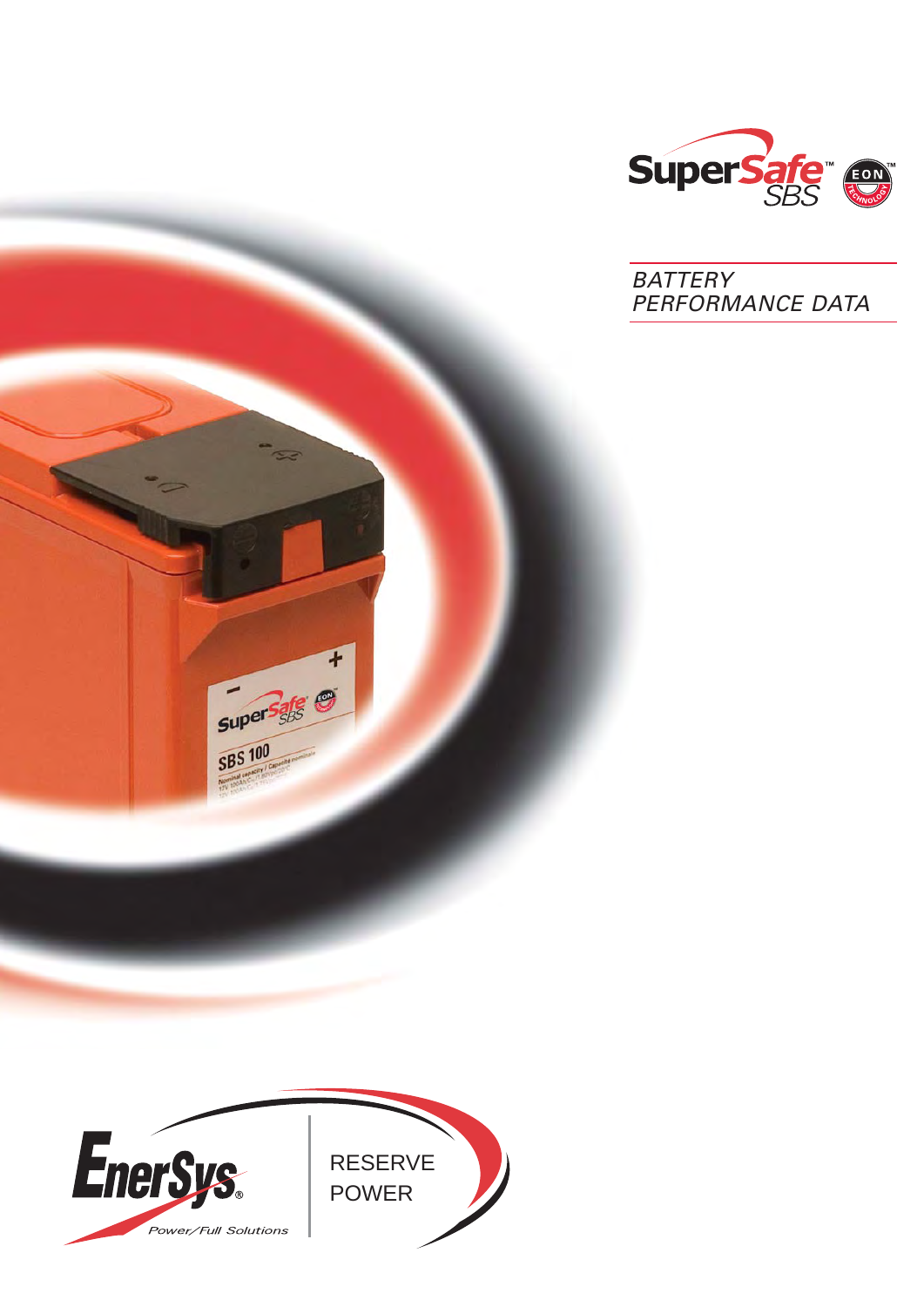# Constant Current Discharge Performance Data

#### **Discharge Currents (Amperes) to 1.85Vpc at 20°C**

| <b>Battery Type</b> | 5 Min | 10 Min | 15 Min | 20 Min | 25 Min | 30 Min | 35 Min | 40 Min | <b>45 Min</b> | 1 Hr  | 2 Hrs | 3 Hrs | 4 Hrs | 5 Hrs | 6 Hrs | 7 Hrs | 8 Hrs | 9 Hrs | 10 Hrs | 20 Hrs |
|---------------------|-------|--------|--------|--------|--------|--------|--------|--------|---------------|-------|-------|-------|-------|-------|-------|-------|-------|-------|--------|--------|
| SBS B14             | 193.0 | 143.0  | 115.0  | 97.0   | 84.2   | 74.6   | 67.1   | 61.1   | 56.1          | 42.5  | 25.9  | 18.3  | 14.2  | 11.7  | 9.88  | 8.58  | 7.59  | 6.80  | 6.17   | 3.22   |
| SBS B14F            | 193.0 | 143.0  | 115.0  | 97.0   | 84.2   | 74.6   | 67.1   | 61.1   | 56.1          | 42.5  | 25.9  | 18.3  | 14.2  | 11.7  | 9.88  | 8.58  | 7.59  | 6.80  | 6.17   | 3.22   |
| SBS <sub>C11</sub>  | 248.0 | 184.0  | 149.0  | 126 O  | 110.0  | 97.4   | 87.8   | 80.1   | 73.7          | 59.7  | 34.8  | 24.9  | 19.6  | 16.1  | 13.8  | 12.1  | 11.7  | 10.0  | 9.08   | 4.92   |
| SBS C11F            | 248.0 | 184.0  | 149.0  | 126.0  | 110.0  | 97.4   | 87.8   | 80.1   | 73.7          | 59.7  | 34.8  | 24.9  | 19.6  | 16.1  | 13.8  | 12.1  | 11.1  | 10.0  | 9.08   | 4.92   |
| <b>SBS 100</b>      | 252.4 | 196.0  | 161.4  | 138.0  | 120.5  | 108.1  | 97.5   | 88.9   | 82.5          | 67.2  | 39.4  | 28.2  | 22.1  | 18.2  | 15.6  | 13.7  | 12.0  | 10.8  | 9.86   | 5.29   |
| <b>SBS 100F</b>     | 252.4 | 196.0  | 161.4  | 138.0  | 120.5  | 108.1  | 97.5   | 88.9   | 82.5          | 67.2  | 39.4  | 28.2  | 22.1  | 18.2  | 15.6  | 13.7  | 12.0  | 10.8  | 9.86   | 5.29   |
| <b>SBS 170F</b>     | 300.1 | 300.1  | 253.3  | 221.2  | 194.4  | 174.7  | 160.8  | 146.7  | 135.6         | 110.7 | 65.6  | 47.0  | 36.8  | 30.3  | 25.8  | 22.6  | 20.0  | 18.0  | 16.4   | 8.94   |
| <b>SBS 190F</b>     | 341.3 | 341.3  | 286.9  | 248.5  | 219.5  | 196.3  | 179.1  | 163.3  | 150.9         | 123.1 | 73.2  | 52.6  | 41.1  | 33.9  | 28.9  | 25.3  | 22.5  | 20.3  | 18.5   | 10.1   |
| <b>SBS 410</b>      | 826.0 | 622.0  | 500.0  | 413.0  | 357.0  | 310.0  | 282.0  | 255.0  | 239.0         | 241.0 | 142.0 | 108.6 | 89.0  | 75.1  | 58.6  | 51.0  | 50.7  | 41.2  | 40.3   | 19.0   |

### **Discharge Currents (Amperes) to 1.80Vpc at 20°C**

| <b>Battery Type</b> |       | 10 Min           | 15 Min           | 20 Min | 25 Min | 30 Min | 35 Min | 40 Min | <b>45 Min</b> | 1 Hr  | 2 Hrs | 3 Hrs | 4 Hrs | 5 Hrs | 6 Hrs | 7 Hrs | 8 Hrs | 9 Hrs | 10 Hrs | 20 Hrs |
|---------------------|-------|------------------|------------------|--------|--------|--------|--------|--------|---------------|-------|-------|-------|-------|-------|-------|-------|-------|-------|--------|--------|
| SBS B14             | 212.0 | 154.0            | 122.0            | 102.0  | 88.2   | 77.8   | 69.7   | 63.2   | 57.9          | 43.6  | 26.2  | 18.4  | 14.3  | 11.7  | 9.88  | 8.58  | 7.59  | 6.80  | 6.17   | 3.24   |
| SBS B14F            | 212.0 | 154.0            | 122.0            | 102.0  | 88.2   | 77.8   | 69.7   | 63.2   | 57.9          | 43.6  | 26.2  | 18.4  | 14.3  | 11.7  | 9.88  | 8.58  | 7.59  | 6.80  | 6.17   | 3.24   |
| SBS C11             | 272.0 | 198.0            | 158.0            | 132.0  | 115.0  | 101.0  | 91.3   | 83.0   | 76.1          | 61.3  | 35.3  | 25.2  | 19.7  | 16.2  | 13.9  | 12.1  | 11.1  | 10.0  | 9.15   | 5.01   |
| SBS C11F            | 272.0 | 198 <sub>0</sub> | 158 <sub>0</sub> | 1320   | 115.0  | 101.0  | 91.3   | 83.0   | 76.1          | 61.3  | 35.3  | 25.2  | 19.7  | 16.2  | 13.9  | 12.1  | 11.1  | 10.0  | 9.15   | 5.01   |
| <b>SBS 100</b>      | 286.8 | 217 G            | 176.7            | 149.7  | 130.4  | 115.7  | 104.6  | 95.1   | 87.2          | 70.5  | 40.6  | 28.9  | 22.5  | 18.5  | 15.9  | 13.9  | 12.2  | 11.0  | 10.0   | 5.41   |
| <b>SBS 100F</b>     | 286.8 | 2176             | 176.7            | 149.7  | 130.4  | 115.7  | 104.6  | 95.1   | 87.2          | 70.5  | 40.6  | 28.9  | 22.5  | 18.5  | 15.9  | 13.9  | 12.2  | 11.0  | 10.0   | 5.41   |
| <b>SBS 170F</b>     | 331.0 | 331.0            | 279.1            | 239.7  | 209.9  | 187.6  | 169.8  | 155.2  | 143.1         | 116.5 | 68.1  | 48.6  | 38.0  | 31.3  | 26.7  | 23.3  | 20.7  | 18.6  | 17.0   | 9.19   |
| <b>SBS 190F</b>     | 377.2 | 377.2            | 313.0            | 266.7  | 234.4  | 208.6  | 188.8  | 172.6  | 159.2         | 129.5 | 76.0  | 54.4  | 42.5  | 35.0  | 29.9  | 26.1  | 23.2  | 20.9  | 19.0   | 10.3   |
| <b>SBS 410</b>      | 870.0 | 664.0            | 548.0            | 471.0  | 400.0  | 346.0  | 313.0  | 282.0  | 253.0         | 247.0 | 152.0 | 115.3 | 92.8  | 77.4  | 62.2  | 54.2  | 50.9  | 43.8  | 40.9   | 19.2   |

#### **Discharge Currents (Amperes) to 1.75Vpc at 20°C**

| <b>Battery Type</b> | 5 Min | 10 Min | 15 Min | 20 Min |       | 25 Min 30 Min 35 Min |       | 40 Min | 45 Min | 1 Hr  | 2 Hrs | 3 Hrs | 4 Hrs | 5 Hrs | 6 Hrs | 7 Hrs | 8 Hrs | 9 Hrs | 10 Hrs | 20 Hrs |
|---------------------|-------|--------|--------|--------|-------|----------------------|-------|--------|--------|-------|-------|-------|-------|-------|-------|-------|-------|-------|--------|--------|
| SBS B14             | 231.0 | 164.0  | 129.0  | 107.0  | 92.0  | 80.7                 | 72.0  | 65.1   | 59.5   | 45.1  | 26.5  | 18.5  | 14.3  | 11.7  | 9.90  | 8.59  | 7.59  | 6.81  | 6.18   | 3.27   |
| SBS B14F            | 231.0 | 164.0  | 129.0  | 107.0  | 92.0  | 80.7                 | 72.0  | 65.1   | 59.5   | 45.1  | 26.5  | 18.5  | 14.3  | 11.7  | 9.90  | 8.59  | 7.59  | 6.81  | 6.18   | 3.27   |
| SBS C11             | 295.0 | 211.0  | 167.0  | 139.0  | 120.0 | 105.0                | 94.4  | 85.6   | 78.3   | 62.7  | 35.7  | 25.4  | 19.8  | 16.3  | 13.9  | 12.2  | 11.2  | 10.1  | 9.21   | 5.09   |
| SBS C11F            | 295.0 | 211.0  | 167.0  | 139.0  | 120.0 | 105.0                | 94.4  | 85.6   | 78.3   | 62.7  | 35.7  | 25.4  | 19.8  | 16.3  | 13.9  | 12.2  | 11.2  | 10.1  | 9.21   | 5.09   |
| <b>SBS 100</b>      | 321.3 | 2378   | 190.6  | 160.0  | 138.1 | 122.2                | 109.9 | 99.6   | 91.2   | 73.2  | 41.7  | 29.5  | 22.9  | 18.8  | 16.1  | 14.1  | 124   | 11.2  | 10.2   | 5.52   |
| <b>SBS 100F</b>     | 321.3 | 237.8  | 190.6  | 160.0  | 138.1 | 122.2                | 109.9 | 99.6   | 91.2   | 73.2  | 41.7  | 29.5  | 22.9  | 18.8  | 16.1  | 14.1  | 12.4  | 11.2  | 10.2   | 5.52   |
| <b>SBS 170F</b>     | 358.5 | 358.5  | 298.3  | 254.1  | 221.0 | 196.1                | 176.8 | 161.0  | 148.1  | 120.0 | 69.5  | 49.5  | 38.7  | 31.8  | 27.2  | 23.7  | 21.1  | 18.9  | 17.2   | 9.35   |
| <b>SBS 190F</b>     | 407.9 | 407.9  | 334.1  | 282.1  | 245.8 | 217.9                | 196.2 | 179.0  | 164.7  | 133.5 | 77.6  | 55.4  | 43.3  | 35.6  | 30.4  | 26.5  | 23.6  | 21.2  | 19.3   | 10.5   |
| <b>SBS 410</b>      | 986.0 | 731.0  | 581.0  | 492.0  | 421.0 | 381.0                | 333.0 | 300.0  | 275.0  | 256.6 | 163.2 | 120.5 | 95.5  | 79.0  | 65.1  | 56.6  | 51.5  | 45.8  | 41.4   | 20.0   |

### **Discharge Currents (Amperes) to 1.70Vpc at 20°C**

| <b>Battery Type</b> | 5 Min | 10 Min | 15 Min | 20 Min |       | 25 Min 30 Min | 35 Min | 40 Min | 45 Min | 1 Hr  | 2 Hrs | 3 Hrs | 4 Hrs | 5 Hrs | 6 Hrs | 7 Hrs | 8 Hrs | 9 Hrs | 10 Hrs | 20 Hrs |
|---------------------|-------|--------|--------|--------|-------|---------------|--------|--------|--------|-------|-------|-------|-------|-------|-------|-------|-------|-------|--------|--------|
| SBS B14             | 249.0 | 174.0  | 135.0  | 112 O  | 95.2  | 83.2          | 74.1   | 66.8   | 60.9   | 45.3  | 26.7  | 18.6  | 14.4  | 11.7  | 9.92  | 8.60  | 7.61  | 6.83  | 6.20   | 3.29   |
| SBS B14F            | 249.0 | 174.0  | 135.0  | 112.0  | 95.2  | 83.2          | 74.1   | 66.8   | 60.9   | 45.3  | 26.7  | 18.6  | 14.4  | 11.7  | 9.92  | 8.60  | 7.61  | 6.83  | 6.20   | 3.29   |
| SBS C11             | 318.0 | 223.0  | 175.0  | 145.0  | 124.0 | 109.0         | 97.2   | 87.9   | 80.2   | 64.0  | 36.1  | 25.5  | 19.9  | 16.4  | 14.0  | 12.3  | 11.2  | 10.2  | 9.27   | 5.16   |
| SBS C11F            | 318.0 | 2230   | 175.0  | 1450   | 124.0 | 109.0         | 97.2   | 87.9   | 80.2   | 64.0  | 36.1  | 25.5  | 19.9  | 16.4  | 14.0  | 12.3  | 112   | 10.2  | 9 27   | 5.16   |
| <b>SBS 100</b>      | 355.0 | 255.9  | 202.5  | 168.6  | 144.2 | 127.5         | 113.7  | 102.8  | 94.4   | 75.3  | 42.5  | 29.9  | 23.2  | 19.1  | 16.3  | 14.3  | 12.5  | 11.4  | 10.3   | 5.60   |
| <b>SBS 100F</b>     | 355.0 | 255.9  | 202.5  | 168.6  | 144.2 | 127.5         | 113.7  | 102.8  | 94.4   | 75.3  | 42.5  | 29.9  | 23.2  | 19.1  | 16.3  | 14.3  | 12.5  | 11.4  | 10.3   | 5.60   |
| <b>SBS 170F</b>     | 381.2 | 381.2  | 314.7  | 266.1  | 230.1 | 203.2         | 182.4  | 165.7  | 152.2  | 122.7 | 70.6  | 50.2  | 39.1  | 32.2  | 27.5  | 24.0  | 21.3  | 19.2  | 17.4   | 9.45   |
| <b>SBS 190F</b>     | 432.0 | 4320   | 352.2  | 295.1  | 255.3 | 225.7         | 202.5  | 184.3  | 169.4  | 136.6 | 78.8  | 56.1  | 43.7  | 36.0  | 30.7  | 26.8  | 23.8  | 21.5  | 19.5   | 10.6   |
| <b>SBS 410</b>      | 1062  | 772.0  | 614.0  | 518.0  | 448.0 | 390.0         | 353.0  | 316.0  | 289.0  | 282.2 | 171.7 | 124.2 | 97.3  | 79.9  | 67.0  | 58.3  | 51.7  | 47.1  | 41.7   | 20.7   |

#### **Discharge Currents (Amperes) to 1.67Vpc at 20°C**

| <b>Battery Type</b> | 5 Min | 10 Min | 15 Min | 20 Min |             | 25 Min 30 Min | 35 Min 40 Min |       | 45 Min | 1 Hr  | 2 Hrs | 3 Hrs | 4 Hrs | 5 Hrs | 6 Hrs | 7 Hrs | 8 Hrs | 9 Hrs | 10 Hrs | 20 Hrs |
|---------------------|-------|--------|--------|--------|-------------|---------------|---------------|-------|--------|-------|-------|-------|-------|-------|-------|-------|-------|-------|--------|--------|
| SBS B14             | 260.0 | 179.0  | 139.0  | 114.0  | 96.9        | 84.6          | 75.1          | 67.7  | 61.6   | 45.7  | 26.9  | 18.7  | 14.4  | 11.8  | 9.94  | 8.62  | 7.63  | 6.84  | 6.21   | 3.30   |
| SBS B14F            | 260.0 | 179.0  | 139.0  | 114.0  | 96.9        | 84.6          | 75.1          | 67.7  | 61.6   | 45.7  | 26.9  | 18.7  | 14.4  | 11.8  | 9.94  | 8.62  | 7.63  | 6.84  | 6.21   | 3.30   |
| SBS <sub>C11</sub>  | 332.0 | 230.0  | 180.0  | 148.0  | 127.0       | 111.0         | 98.7          | 89.1  | 81.3   | 64.6  | 36.3  | 25.6  | 20.0  | 16.4  | 14.0  | 12.3  | 11.3  | 10.2  | 9.30   | 5.19   |
| SBS C11F            | 332.0 | 230.0  | 180.0  | 148.0  | 127.0       | 111.0         | 98.7          | 89.1  | 81.3   | 64.6  | 36.3  | 25.6  | 20.0  | 16.4  | 14.0  | 12.3  | 11.3  | 10.2  | 9.30   | 5.19   |
| <b>SBS 100</b>      | 374.3 | 265.5  | 208.5  | 172.8  | 148.3       | 130.0         | 115.6         | 104.3 | 95.8   | 76.3  | 42.8  | 30.1  | 23.4  | 19.2  | 16.4  | 14.4  | 12.6  | 11.4  | 10.3   | 5.63   |
| <b>SBS 100F</b>     | 374.3 | 265.5  | 208.5  | 172.8  | 148.3       | 130.0         | 115.6         | 104.3 | 95.8   | 76.3  | 42.8  | 30.1  | 23.4  | 19.2  | 16.4  | 14.4  | 12.6  | 11.4  | 10.3   | 5.63   |
| <b>SBS 170F</b>     | 392.1 | 392.1  | 323.0  | 272.1  | 234.6       | 206.6         | 185.2         | 168.0 | 154.0  | 124.0 | 71.1  | 50.4  | 39.3  | 32.4  | 27.6  | 24.1  | 21.4  | 19.3  | 17.5   | 9.50   |
| <b>SBS 190F</b>     | 443.5 | 443.5  | 361.2  |        | 301.5 259.9 | 229.6         | 205.5         | 186.7 | 171.5  | 138.0 | 79.4  | 56.4  | 44.0  | 36.2  | 30.9  | 27.0  | 24.0  | 21.6  | 19.7   | 10.7   |
| <b>SBS 410</b>      | 1080  | 788.0  | 621.0  | 522.0  | 447.0       | 392.0         | 355.0         | 318.0 | 289.0  | 294.3 | 175.3 | 125.5 | 97.8  | 80.1  | 67.6  | 58.9  | 51.8  | 47.6  | 41.8   | 21.0   |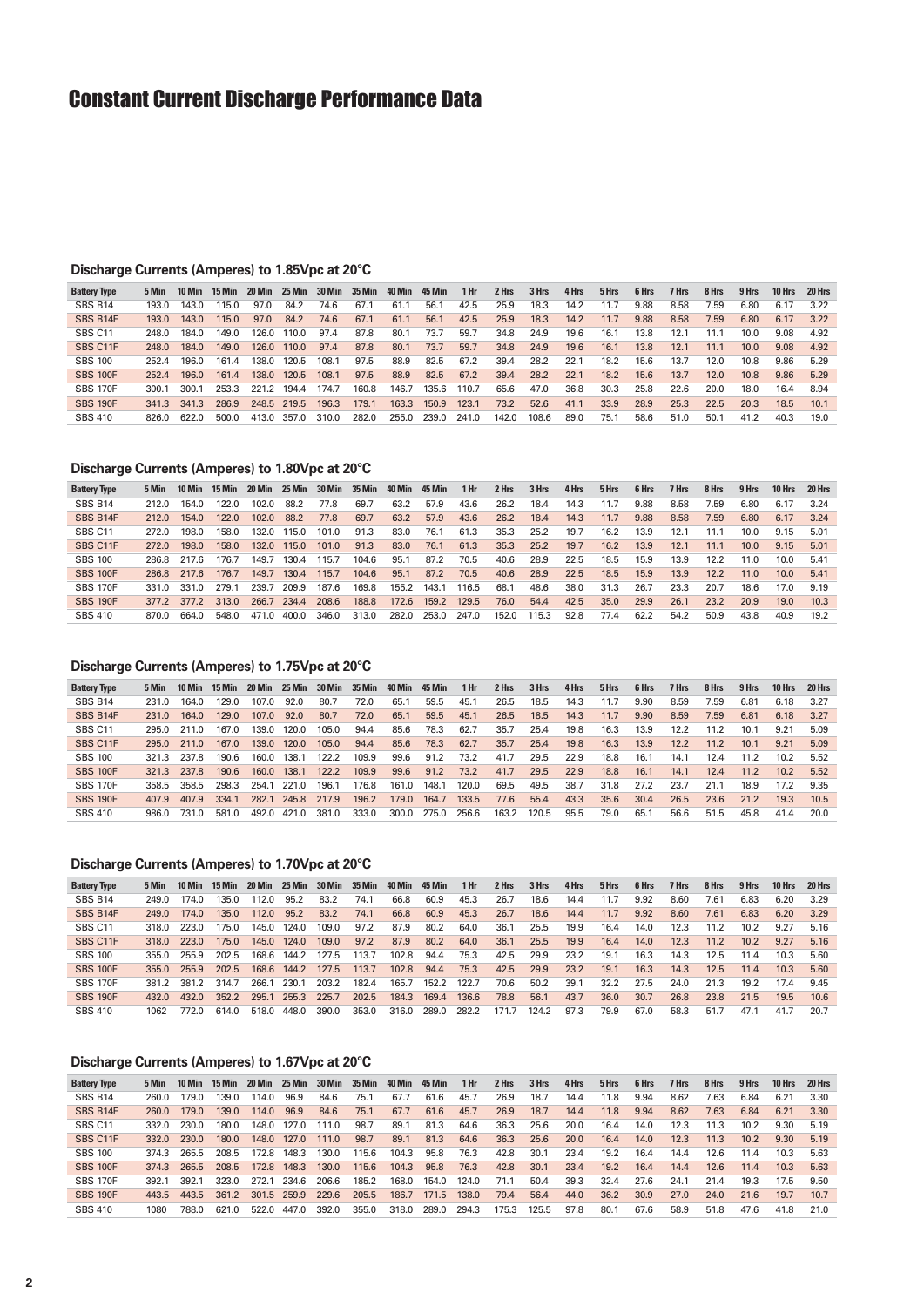

## **Discharge Currents (Amperes) to 1.65Vpc at 20°C**

| <b>Battery Type</b> | 5 Min | 10 Min | 15 Min | 20 Min      | 25 Min      | 30 Min | 35 Min | 40 Min | 45 Min | 1 Hr  | 2 Hrs | 3 Hrs | 4 Hrs | 5 Hrs | 6 Hrs | 7 Hrs | 8 Hrs | 9 Hrs | 10 Hrs | 20 Hrs |
|---------------------|-------|--------|--------|-------------|-------------|--------|--------|--------|--------|-------|-------|-------|-------|-------|-------|-------|-------|-------|--------|--------|
| <b>SBS B14</b>      | 267.0 | 183.0  | 141.0  | 115.0       | 97.9        | 85.3   | 75.7   | 68.2   | 62.0   | 46.0  | 26.9  | 18.7  | 14.4  | 11.8  | 9.95  | 8.64  | 7.64  | 6.85  | 6.22   | 3.31   |
| SBS B14F            | 267.0 | 183.0  | 141.0  | 115.0       | 97.9        | 85.3   | 75.7   | 68.2   | 62.0   | 46.0  | 26.9  | 18.7  | 14.4  | 11.8  | 9.95  | 8.64  | 7.64  | 6.85  | 6.22   | 3.31   |
| SBS <sub>C11</sub>  | 340.0 | 235.0  | 182.0  | 151.0       | 128.0       | 111.0  | 99.6   | 89.9   | 81.9   | 65.0  | 36.4  | 25.7  | 20.0  | 16.5  | 14.1  | 12.3  | 11.3  | 10.2  | 9.32   | 5.21   |
| <b>SBS C11F</b>     | 340.0 | 235.0  | 182.0  | 151.0       | 128.0       | 111.0  | 99.6   | 89.9   | 81.9   | 65.0  | 36.4  | 25.7  | 20.0  | 16.5  | 14.1  | 12.3  | 11.3  | 10.2  | 9.32   | 5.21   |
| <b>SBS 100</b>      | 386.7 | 2712   | 211.9  | 1752        | 148.5       | 131.3  | 117.9  | 106.4  | 96.5   | 76.8  | 43.0  | 30.3  | 23.5  | 19.3  | 16.5  | 14.4  | 12.7  | 11.4  | 10.4   | 5.65   |
| <b>SBS 100F</b>     | 386.7 | 2712   | 211.9  |             | 175.2 148.5 | 131.3  | 117.9  | 106.4  | 96.5   | 76.8  | 43.0  | 30.3  | 23.5  | 19.3  | 16.5  | 14.4  | 12.7  | 11.4  | 10.4   | 5.65   |
| <b>SBS 170F</b>     | 398.1 | 398.1  | 327.6  | 275.5 237.1 |             | 208.5  | 186.7  | 169.2  | 155.0  | 124.6 | 71.4  | 50.6  | 39.4  | 32.4  | 27.7  | 24.1  | 21.4  | 19.3  | 17.6   | 9.52   |
| <b>SBS 190F</b>     | 449.5 | 449.5  | 366.4  | 305.1       | 262.6       | 231.7  | 207.2  | 188.1  | 172.6  | 138.8 | 79.7  | 56.5  | 44.1  | 36.3  | 30.9  | 27.0  | 24.0  | 21.6  | 19.7   | 10.7   |
| <b>SBS 410</b>      | 1105  | 800.0  | 633.0  | 532.0       | 449.0       | 395.0  | 354.0  | 318.0  | 290.0  | 300.8 | 176.9 | 126.0 | 97.9  | 80.1  | 68.0  | 59.2  | 51.8  | 47.8  | 41.8   | 21.2   |

## **Discharge Currents (Amperes) to 1.63Vpc at 20°C**

| <b>Battery Type</b> | 5 Min | 10 Min | 15 Min | 20 Min | 25 Min      | 30 Min |       | 35 Min 40 Min | 45 Min | 1 <sub>hr</sub> | 2 Hrs | 3 Hrs | 4 Hrs | 5 Hrs | 6 Hrs | 7 Hrs | 8 Hrs | 9 Hrs | 10 Hrs | 20 Hrs |
|---------------------|-------|--------|--------|--------|-------------|--------|-------|---------------|--------|-----------------|-------|-------|-------|-------|-------|-------|-------|-------|--------|--------|
| <b>SBS B14</b>      | 274.0 | 186.0  | 143.0  | 116.0  | 98.8        | 86.0   | 76.3  | 68.6          | 62.4   | 46.2            | 27.0  | 18.8  | 14.5  | 11.8  | 9.97  | 8.65  | 7.65  | 6.87  | 6.23   | 3.32   |
| SBS B14F            | 274.0 | 186.0  | 143.0  | 116.0  | 98.8        | 86.0   | 76.3  | 68.6          | 62.4   | 46.2            | 27.0  | 18.8  | 14.5  | 11.8  | 9.97  | 8.65  | 7.65  | 6.87  | 6.23   | 3.32   |
| SBS <sub>C11</sub>  | 348.0 | 239.0  | 185.0  | 152.0  | 129.0       | 113.0  | 100.0 | 90.5          | 82.5   | 65.4            | 36.5  | 25.7  | 20.0  | 16.5  | 14.1  | 12.3  | 11.3  | 10.2  | 9.34   | 5.23   |
| <b>SBS C11F</b>     | 348.0 | 239.0  | 185.0  |        | 152.0 129.0 | 113.0  | 100.0 | 90.5          | 82.5   | 65.4            | 36.5  | 25.7  | 20.0  | 16.5  | 14.1  | 12.3  | 11.3  | 10.2  | 9.34   | 5.23   |
| <b>SBS 100</b>      | 398 6 | 2764   | 214.9  | 177.2  | 150.4       | 132.4  | 117.2 | 106.1         | 97.1   | 77.2            | 43.2  | 30.4  | 23.6  | 19.3  | 16.5  | 14.4  | 127   | 11.5  | 10.4   | 5.66   |
| <b>SBS 100F</b>     | 398.6 | 2764   | 214.9  |        | 177.2 150.4 | 132.4  | 117.2 | 106.1         | 97.1   | 77.2            | 43.2  | 30.4  | 23.6  | 19.3  | 16.5  | 14.4  | 12.7  | 11.5  | 10.4   | 5.66   |
| <b>SBS 170F</b>     | 403.0 | 403.0  | 331.5  | 278.3  | 239.3       | 210.1  | 187.9 | 170.2         | 155.9  | 125.2           | 71.5  | 50.6  | 39.5  | 32.5  | 27.7  | 24.2  | 21.5  | 19.3  | 17.6   | 9.55   |
| <b>SBS 190F</b>     | 454.5 | 454.5  | 370.7  | 308.1  | 264.8       | 233.4  | 208.6 | 189.2         | 173.6  | 139.5           | 79.9  | 56.7  | 44.2  | 36.4  | 31.0  | 27.1  | 24.1  | 21.7  | 19.7   | 10.7   |
| <b>SBS 410</b>      | 1123  | 800.0  | 640.0  | 539.0  | 450.0       | 396.0  | 354.0 | 318.0         | 290.0  | 305.9           | 178.0 | 126.2 | 97.9  | 80.1  | 68.1  | 59.3  | 51.8  | 47.9  | 41.8   | 214    |

## **Discharge Currents (Amperes) to 1.60Vpc at 20°C**

| <b>Battery Type</b> | 5 Min | 10 Min | 15 Min | 20 Min | 25 Min      | 30 Min | - 35 Min | 40 Min | 45 Min | 1 Hr  | 2 Hrs | 3 Hrs | 4 Hrs | 5 Hrs | 6 Hrs | 7 Hrs | 8 Hrs | 9 Hrs | 10 Hrs | 20 Hrs |
|---------------------|-------|--------|--------|--------|-------------|--------|----------|--------|--------|-------|-------|-------|-------|-------|-------|-------|-------|-------|--------|--------|
| <b>SBS B14</b>      | 283.0 | 190.0  | 145.0  | 118.0  | 100.0       | 86.9   | 77.0     | 69.2   | 62.8   | 46.5  | 27.1  | 18.8  | 14.5  | 11.8  | 10.0  | 8.68  | 7.68  | 6.89  | 6.25   | 3.33   |
| SBS B14F            | 283.0 | 190.0  | 145.0  | 118.0  | 100.0       | 86.9   | 77.0     | 69.2   | 62.8   | 46.5  | 27.1  | 18.8  | 14.5  | 11.8  | 10.0  | 8.68  | 7.68  | 6.89  | 6.25   | 3.33   |
| SBS C11             | 360.0 | 245.0  | 188.0  | 154.0  | 131.0       | 114.0  | 102.0    | 91.4   | 83.2   | 65.8  | 36.7  | 25.8  | 20.1  | 16.5  | 14.1  | 12.4  | 11.3  | 10.3  | 9.36   | 5.26   |
| SBS C11F            | 360.0 | 245.0  | 188.0  |        | 154.0 131.0 | 114.0  | 102.0    | 91.4   | 83.2   | 65.8  | 36.7  | 25.8  | 20.1  | 16.5  | 14.1  | 12.4  | 11.3  | 10.3  | 9.36   | 5.26   |
| <b>SBS 100</b>      | 4154  | 283.1  | 218.5  | 179.4  | 152.6       | 133.6  | 119.5    | 107.1  | 97.7   | 77.6  | 43.4  | 30.5  | 23.7  | 19.4  | 16.6  | 14.6  | 12.8  | 11.6  | 10.5   | 5.68   |
| <b>SBS 100F</b>     | 415.4 | 283.1  | 218.5  |        | 179.4 152.6 | 133.6  | 119.5    | 107.1  | 97.7   | 77.6  | 43.4  | 30.5  | 23.7  | 19.4  | 16.6  | 14.6  | 12.8  | 11.6  | 10.5   | 5.68   |
| <b>SBS 170F</b>     | 408.4 | 408.4  | 335.8  |        | 281.3 241.4 | 211.9  | 189.1    | 171.2  | 156.7  | 125.5 | 71.7  | 50.8  | 39.6  | 32.6  | 27.8  | 24.2  | 21.5  | 19.4  | 17.6   | 9.55   |
| <b>SBS 190F</b>     | 459.8 | 459.8  | 375.8  |        | 311.8 267.3 | 235.1  | 210.1    | 190.2  | 174.2  | 140.0 | 80.0  | 56.7  | 44.2  | 36.4  | 31.0  | 27.1  | 24.1  | 21.7  | 19.7   | 10.7   |
| <b>SBS 410</b>      | 1148  | 806.0  | 650.0  | 547.0  | 453.0       | 397.0  | 351.0    | 320.0  | 290.0  | 310.7 | 178.5 | 126.2 | 97.9  | 80.1  | 68.1  | 59.3  | 51.8  | 47.9  | 41.8   | 21.7   |

### **Discharge Currents (Amperes) to 1.50Vpc at 20°C**

| <b>Battery Type</b> | 5 Min | 10 Min | $15$ Min | 20 Min | 25 Min      | 30 Min |       | 35 Min 40 Min | 45 Min | 1 Hr  | 2 Hrs | 3 Hrs | 4 Hrs | 5 Hrs | 6 Hrs | 7 Hrs | 8 Hrs | 9 Hrs | 10 Hrs | 20 Hrs |
|---------------------|-------|--------|----------|--------|-------------|--------|-------|---------------|--------|-------|-------|-------|-------|-------|-------|-------|-------|-------|--------|--------|
| <b>SBS B14</b>      | 308.0 | 198.0  | 149.0    | 121.0  | 102.0       | 88.1   | 77.9  | 69.9          | 63.4   | 46.8  | 27.3  | 19.0  | 14.7  | 12.0  | 10.1  | 8.80  | 7.79  | 6.99  | 6.35   | -3.37  |
| SBS B14F            | 308.0 | 198.0  | 149.0    | 121.0  | 102.0       | 88.1   | 77.9  | 69.9          | 63.4   | 46.8  | 27.3  | 19.0  | 14.7  | 12.0  | 10.1  | 8.80  | 7.79  | 6.99  | 6.35   | 3.37   |
| SBS <sub>C11</sub>  | 391.0 | 258.0  | 196.0    | 158.0  | 134.0       | 117.0  | 103.0 | 92.9          | 84.4   | 66.6  | 36.9  | 26.0  | 20.2  | 16.6  | 14.2  | 12.4  | 11.4  | 10.3  | 9.43   | 5.30   |
| SBS C11F            | 391.0 | 258.0  | 196.0    |        | 158.0 134.0 | 117.0  | 103.0 | 92.9          | 84.4   | 66.6  | 36.9  | 26.0  | 20.2  | 16.6  | 14.2  | 12.4  | 11.4  | 10.3  | 9.43   | 5.30   |
| <b>SBS 100</b>      | 459.5 | 294.3  | 2221     | 181.2  | 153.6       | 134.1  | 118.1 | 106.5         | 97.9   | 77.6  | 43.4  | 30.6  | 23.8  | 19.6  | 16.7  | 14.6  | 12.9  | 11.6  | 10.5   | 5.64   |
| <b>SBS 100F</b>     | 459.5 | 294.3  | 222.1    |        | 181.2 153.6 | 134.1  | 118.1 | 106.5         | 97.9   | 77.6  | 43.4  | 30.6  | 23.8  | 19.6  | 16.7  | 14.6  | 12.9  | 11.6  | 10.5   | 5.64   |
| <b>SBS 170F</b>     | 408.4 | 408.4  | 335.8    |        | 281.3 241.4 | 211.9  | 189.1 | 171.2         | 156.7  | 125.5 | 71.7  | 50.8  | 39.6  | 32.6  | 27.8  | 24.2  | 21.5  | 19.4  | 17.6   | 9.55   |
| <b>SBS 190F</b>     | 491 6 | 491.6  | 382.2    |        | 315.4 267.3 | 235.1  | 210.1 | 190.2         | 174.2  | 140.0 | 80.0  | 56.7  | 44.2  | 36.4  | 31.0  | 27.1  | 24.1  | 21.7  | 19.7   | 10.7   |
| <b>SBS 410</b>      | 1201  | 8180   | 648.0    | 547.0  | 452.0       | 397.0  | 352.0 | 317.0         | 290.0  | 301.8 | 178.5 | 126.2 | 97.9  | 80.1  | 68.1  | 59.3  | 51.8  | 47.9  | 41.8   | 22.1   |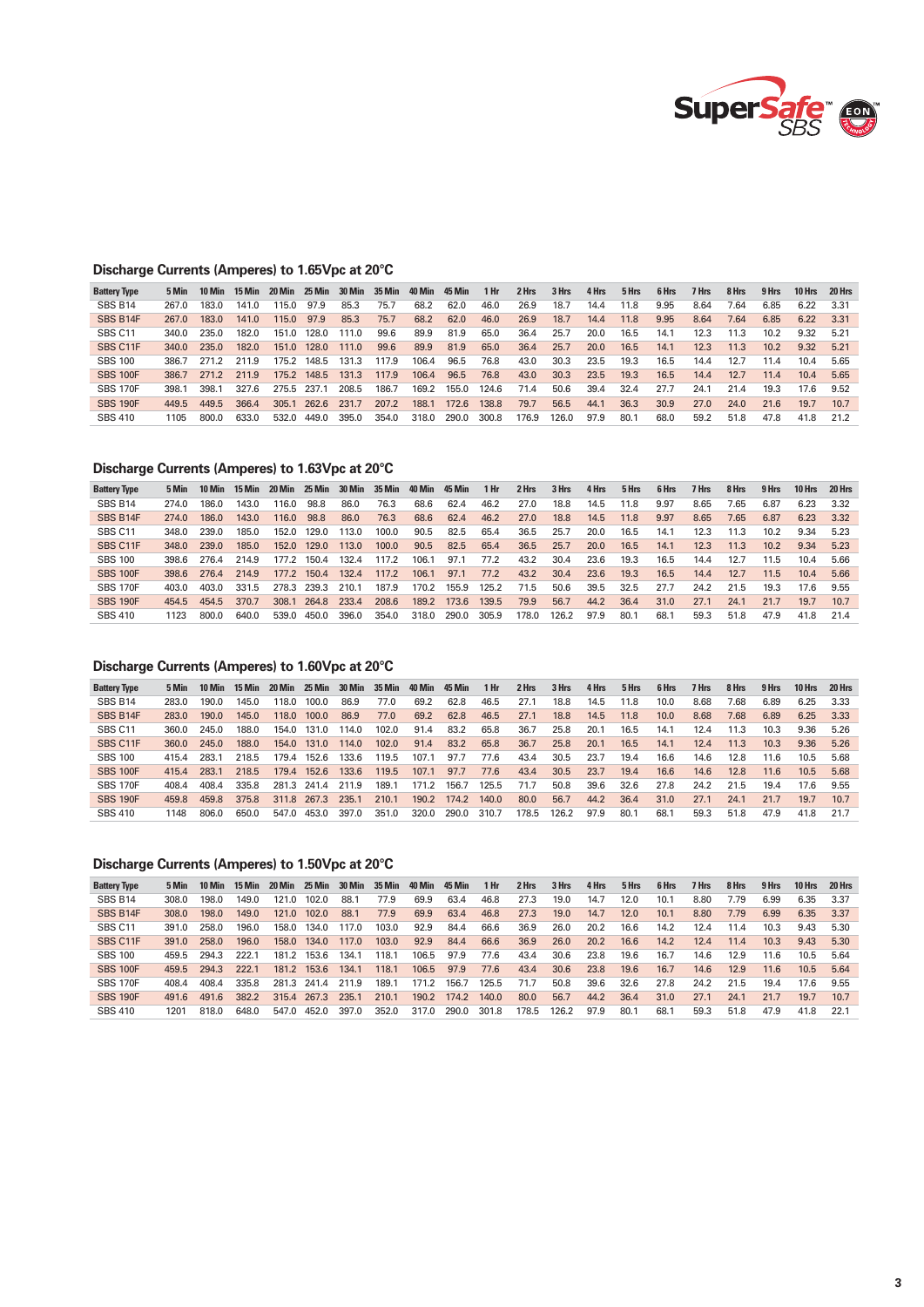# Constant Power Discharge Performance Data



### **Constant Power Discharge (Watts per cell) to 1.85Vpc at 20°C**

| <b>Battery Type</b> | 5 Min | 10 Min | 15 Min | 20 Min      | <b>25 Min</b> | 30 Min | 35 Min 40 Min |       | <b>45 Min</b> | 1 Hr  | 2 Hrs | 3 Hrs | 4 Hrs | 5 Hrs | 6 Hrs | 7 Hrs | 8 Hrs | 9 Hrs | 10 Hrs | 20 Hrs |
|---------------------|-------|--------|--------|-------------|---------------|--------|---------------|-------|---------------|-------|-------|-------|-------|-------|-------|-------|-------|-------|--------|--------|
| SBS B14             | 363.0 | 273.0  | 222.0  | 188.0       | 164.0         | 146.0  | 131.0         | 120.0 | 110.0         | 83.8  | 51.5  | 36.5  | 28.4  | 23.3  | 19.8  | 17.2  | 15.2  | 13.6  | 12.4   | 6.47   |
| SBS B14F            | 363.0 | 273.0  | 222.0  | 188.0       | 164.0         | 146.0  | 131.0         | 120.0 | 110.0         | 83.8  | 51.5  | 36.5  | 28.4  | 23.3  | 19.8  | 17.2  | 15.2  | 13.6  | 12.4   | 6.47   |
| SBS <sub>C11</sub>  | 466.0 | 352.0  | 286.0  | 244.0       | 213.0         | 189.0  | 172.0         | 157.0 | 144.0         | 117.0 | 69.2  | 46.8  | 39.1  | 32.4  | 27.7  | 24.2  | 22.2  | 20.0  | 18.3   | 9.92   |
| SBS C11F            | 466 O | 352.0  | 286.0  | 244.0       | 213.0         | 189.0  | 172.0         | 157.0 | 144.0         | 117.0 | 69.2  | 46.8  | 39.1  | 32.4  | 27.7  | 24.2  | 22.2  | 20.0  | 18.3   | 9.92   |
| <b>SBS 100</b>      | 470.2 | 371.2  | 308.5  | 265.4 231.7 |               | 205.6  | 187.1         | 170.8 | 161.1         | 131.9 | 78.1  | 56.2  | 44.1  | 36.5  | 31.2  | 27.2  | 24.2  | 21.8  | 19.8   | 10.6   |
| <b>SBS 100F</b>     | 470.2 | 3712   | 308.5  | 2654        | 231.7         | 205.6  | 187.1         | 170.8 | 161.1         | 131.9 | 78.1  | 56.2  | 44.1  | 36.5  | 31.2  | 27.2  | 242   | 21.8  | 19.8   | 10.6   |
| <b>SBS 170F</b>     | 586.6 | 586.6  | 495.2  | 433.2       | 384.3         | 345.1  | 316.8         | 292.6 | 269.8         | 221.5 | 132.5 | 95.5  | 74.7  | 61.5  | 52.5  | 45.8  | 40.7  | 36.6  | 33.3   | 18.0   |
| <b>SBS 190F</b>     | 683.8 | 683.8  | 579.8  | 504.4       | 445.0         | 402.6  | 363.9         | 332.8 | 311.7         | 255.7 | 151.2 | 108.3 | 84.7  | 69.7  | 59.9  | 52.4  | 45.8  | 41.9  | 37.4   | 19.8   |
| <b>SBS 410</b>      | 1169  | 1053   | 901.0  | 793.0       | 701.0         | 630.0  | 565.0         | 516.0 | 456.0         | 373.8 | 269.8 | 212.2 | 174.5 | 147.6 | 116.7 | 101.8 | 99.0  | 80.6  | 80.0   | 36.8   |

#### **Constant Power Discharge (Watts per cell) to 1.80Vpc at 20°C**

| <b>Battery Type</b> | 5 Min | 10 Min | - 15 Min | 20 Min |             | 25 Min 30 Min | 35 Min 40 Min |       | <b>45 Min</b> | 1 Hr  | 2 Hrs | 3 Hrs | 4 Hrs | 5 Hrs | 6 Hrs | 7 Hrs | 8 Hrs | 9 Hrs | 10 Hrs | 20 Hrs |
|---------------------|-------|--------|----------|--------|-------------|---------------|---------------|-------|---------------|-------|-------|-------|-------|-------|-------|-------|-------|-------|--------|--------|
| SBS B14             | 392.0 | 290.0  | 233.0    | 196.0  | 170.0       | 151.0         | 135.0         | 123.0 | 113.0         | 85.4  | 52.0  | 36.7  | 28.5  | 23.4  | 19.8  | 17.2  | 15.2  | 13.7  | 12.4   | 6.54   |
| SBS B14F            | 392.0 | 290.0  | 233.0    | 196.0  | 170.0       | 151.0         | 135.0         | 123.0 | 113.0         | 85.4  | 52.0  | 36.7  | 28.5  | 23.4  | 19.8  | 17.2  | 15.2  | 13.7  | 12.4   | 6.54   |
| SBS C11             | 502.0 | 373.0  | 300 O    | 253.0  | 221.0       | 196.0         | 177.0         | 161.0 | 148.0         | 120.0 | 70.0  | 50.2  | 39.4  | 32.6  | 27.9  | 24.4  | 22.4  | 20.2  | 18.4   | 10.1   |
| SBS C11F            | 502.0 | 373.0  | 300.0    | 253.0  | 221.0       | 196.0         | 177.0         | 161.0 | 148.0         | 120.0 | 70.0  | 50.2  | 39.4  | 32.6  | 27.9  | 24.4  | 22.4  | 20.2  | 18.4   | 10.1   |
| <b>SBS 100</b>      | 5244  | 405.9  | 333.4    |        | 284.5 248.5 | 220.4         | 199.1         | 181.1 | 169.1         | 137.4 | 80.2  | 57.4  | 44.9  | 37.0  | 31.7  | 27.7  | 24.5  | 22.1  | 20.1   | 10.9   |
| <b>SBS 100F</b>     | 5244  | 405.9  | 333.4    |        | 284.5 248.5 | 220.4         | 199.1         | 181.1 | 169.1         | 137.4 | 80.2  | 57.4  | 44.9  | 37.0  | 31.7  | 27.7  | 24.5  | 22.1  | 20.1   | 10.9   |
| <b>SBS 170F</b>     | 635.6 | 635.6  | 5377     | 463.6  | 409.6       | 366.6         | 333.2         | 305.6 | 282.4         | 230.8 | 136.1 | 97.6  | 76.5  | 63.0  | 53.8  | 47.0  | 41.7  | 37.6  | 34.2   | 18.5   |
| <b>SBS 190F</b>     | 740.9 | 740.9  | 618.6    | 533.1  | 467.5       | 420.9         | 378.9         | 347.4 | 323.0         | 263.7 | 154.7 | 110.5 | 86.3  | 71.0  | 61.5  | 53.7  | 46.6  | 43.0  | 38.1   | 20.2   |
| <b>SBS 410</b>      | 1480  | 1240   | 1037     | 870.0  | 752.0       | 664.0         | 594.0         | 541.0 | 497.0         | 431.7 | 292.7 | 223.2 | 180.4 | 151.0 | 122.7 | 107.1 | 100.1 | 84.8  | 80.9   | 38.5   |

#### **Constant Power Discharge (Watts per cell) to 1.75Vpc at 20°C**

| <b>Battery Type</b> | 5 Min | 10 Min | 15 Min | 20 Min      |             | 25 Min 30 Min |       | 35 Min 40 Min | 45 Min      | 1 Hr  | 2 Hrs | 3 Hrs | 4 Hrs | 5 Hrs | 6 Hrs | 7 Hrs | 8 Hrs | 9 Hrs | 10 Hrs | 20 Hrs |
|---------------------|-------|--------|--------|-------------|-------------|---------------|-------|---------------|-------------|-------|-------|-------|-------|-------|-------|-------|-------|-------|--------|--------|
| SBS B14             | 421 O | 306.0  | 243.0  | 204.0       | 176.0       | 155.0         | 139.0 | 126.0         | 115.0       | 86.9  | 52.4  | 36.9  | 28.6  | 23.4  | 19.9  | 17.3  | 15.3  | 13.7  | 12.5   | 6.60   |
| SBS B14F            | 421 Q | 306.0  | 243.0  | 204.0       | 176.0       | 155.0         | 139.0 | 126.0         | 115.0       | 86.9  | 52.4  | 36.9  | 28.6  | 23.4  | 19.9  | 17.3  | 15.3  | 13.7  | 12.5   | 6.60   |
| SBS C11             | 537.0 | 392.0  | 313.0  | 263.0       | 228.0       | 202.0         | 182.0 | 165.0         | 151.0       | 122.0 | 70.7  | 50.5  | 39.6  | 32.8  | 28.0  | 24.6  | 22.5  | 20.4  | 18.6   | 10.3   |
| SBS C11F            | 537.0 | 392.0  | 313.0  |             | 263.0 228.0 | 202.0         | 182.0 | 165.0         | 151.0       | 122.0 | 70.7  | 50.5  | 39.6  | 32.8  | 28.0  | 24.6  | 22.5  | 20.4  | 18.6   | 10.3   |
| <b>SBS 100</b>      | 576.9 | 437.7  | 355.5  | 301.2 261.1 |             | 231.3         | 208.4 | 189.0         | 175.7       | 142.0 | 82.0  | 58.4  | 45.6  | 37.5  | 32.1  | 28.2  | 24.8  | 22.5  | 20.4   | 11.1   |
| <b>SBS 100F</b>     | 576.9 | 437.7  | 355.5  |             | 301.2 261.1 | 231.3         | 208.4 | 189.0         | 175.7       | 142.0 | 82.0  | 58.4  | 45.6  | 37.5  | 32.1  | 28.2  | 24.8  | 22.5  | 20.4   | 11.1   |
| <b>SBS 170F</b>     | 6794  | 6794   | 563.4  | 485.3       | 425.6       | 379.5         | 343.4 | 314.2         | 289.5       | 235.8 | 138.3 | 98.9  | 77.4  | 63.8  | 54.5  | 47.6  | 42.3  | 38.0  | 34.6   | 18.8   |
| <b>SBS 190F</b>     | 792.0 | 792.0  | 652.6  |             | 557.9 484.2 | 436.4         | 390.1 |               | 356.5 332.5 | 270.3 | 157.5 | 112.3 | 87.6  | 72.1  | 62.2  | 54.3  | 47.3  | 43.6  | 38.7   | 20.5   |
| <b>SBS 410</b>      | 1575  | 1247   | 1042   | 877.0       | 758.0       | 671.0         | 602.0 | 547.0         | 503.0       | 484.4 | 311.8 | 231.8 | 184.7 | 153.4 | 127.5 | 111.3 | 100.8 | 88.   | 81.5   | 39.9   |

### **Constant Power Discharge (Watts per cell) to 1.70Vpc at 20°C**

| <b>Battery Type</b> | 5 Min |       |       | 20 Min |             |       | 25 Min 30 Min 35 Min 40 Min |       | 45 Min | 1 Hr  | 2 Hrs | 3 Hrs | 4 Hrs | 5 Hrs | 6 Hrs | 7 Hrs | 8 Hrs | 9 Hrs | 10 Hrs | 20 Hrs |
|---------------------|-------|-------|-------|--------|-------------|-------|-----------------------------|-------|--------|-------|-------|-------|-------|-------|-------|-------|-------|-------|--------|--------|
| SBS B14             | 448 O | 320.0 | 253.0 | 210.0  | 181.0       | 159.0 | 142.0                       | 129.0 | 118.0  | 88.2  | 52.8  | 37.1  | 28.7  | 23.5  | 19.9  | 17.3  | 15.3  | 13.8  | 12.5   | 6.65   |
| SBS B14F            | 448.0 | 320.0 | 253.0 | 210.0  | 181.0       | 159.0 | 142.0                       | 129.0 | 118.0  | 88.2  | 52.8  | 37.1  | 28.7  | 23.5  | 19.9  | 17.3  | 15.3  | 13.8  | 12.5   | 6.65   |
| SBS C11             | 570.0 | 411.0 | 326.0 | 273.0  | 235.0       | 207.0 | 186.0                       | 169.0 | 155.0  | 124.0 | 71.3  | 50.9  | 39.8  | 32.9  | 28.2  | 24.7  | 22.7  | 20.5  | 18.7   | 10.4   |
| SBS C11F            | 570.0 | 411.0 | 326.0 |        | 273.0 235.0 | 207.0 | 186.0                       | 169.0 | 155.0  | 124.0 | 71.3  | 50.9  | 39.8  | 32.9  | 28.2  | 24.7  | 22.7  | 20.5  | 18.7   | 10.4   |
| <b>SBS 100</b>      | 626 1 | 465.3 | 374.1 |        | 314.8 271.0 | 238.7 | 214.5                       | 194.9 | 180.8  | 145.6 | 83.4  | 59.2  | 46.1  | 38.0  | 32.5  | 28.5  | 25.1  | 22.6  | 20.6   | 11.2   |
| <b>SBS 100F</b>     | 626.1 | 465.3 | 374.1 |        | 314.8 271.0 | 238.7 | 214.5                       | 194.9 | 180.8  | 145.6 | 83.4  | 59.2  | 46.1  | 38.0  | 32.5  | 28.5  | 25.1  | 22.6  | 20.6   | 11.2   |
| <b>SBS 170F</b>     | 716.6 | 716.6 | 584.6 |        | 502.2 438.3 | 389.3 | 351.4                       | 320.7 | 295.0  | 239.4 | 139.7 | 99.8  | 78.0  | 64.2  | 54.8  | 47.9  | 42.6  | 38.3  | 34.9   | 18.9   |
| <b>SBS 190F</b>     | 835.3 | 835.3 | 680.8 | 578.2  | 497.3       | 448.8 | 399.0                       | 363.8 | 339.9  | 275.4 | 159.6 | 113.6 | 88.6  | 72.8  | 62.6  | 54.7  | 47.8  | 43.8  | 39.1   | 20.8   |
| <b>SBS 410</b>      | 1645  | 1314  | 1081  | 914.0  | 793.0       | 698.0 | 618.0                       | 562.0 | 516.0  | 528.2 | 326.2 | 237.8 | 187.4 | 154.6 | 130.8 | 114.1 | 101.0 | 90.3  | 81.8   | 41.1   |

#### **Constant Power Discharge (Watts per cell) to 1.67Vpc at 20°C**

| <b>Battery Type</b> | 5 Min | 10 Min | 15 Min | 20 Min | 25 Min      | 30 Min | 35 Min | 40 Min | 45 Min | 1 Hr  | 2 Hrs | 3 Hrs | 4 Hrs | 5 Hrs | 6 Hrs | 7 Hrs | 8 Hrs | 9 Hrs | 10 Hrs | 20 Hrs |
|---------------------|-------|--------|--------|--------|-------------|--------|--------|--------|--------|-------|-------|-------|-------|-------|-------|-------|-------|-------|--------|--------|
| SBS B14             | 461.0 | 327.0  | 257.0  | 214.0  | 184.0       | 161.0  | 144.0  | 130.0  | 119.0  | 88.9  | 53.0  | 37.2  | 28.8  | 23.5  | 20.0  | 17.3  | 15.4  | 13.8  | 12.5   | 6.67   |
| SBS B14F            | 461.0 | 327.0  | 257.0  | 214.0  | 184.0       | 161.0  | 144.0  | 130.0  | 119.0  | 88.9  | 53.0  | 37.2  | 28.8  | 23.5  | 20.0  | 17.3  | 15.4  | 13.8  | 12.5   | 6.67   |
| SBS C11             | 585.0 | 420.0  | 331.0  | 276.0  | 239.0       | 209.0  | 188.0  | 171.0  | 156.0  | 125.0 | 71.6  | 51.0  | 39.9  | 33.0  | 28.2  | 24.7  | 22.7  | 20.5  | 18.8   | 10.50  |
| SBS C11F            | 585.0 | 420.0  | 331.0  | 276.0  | 239.0       | 209.0  | 188.0  | 171.0  | 156.0  | 125.0 | 71.6  | 51.0  | 39.9  | 33.0  | 28.2  | 24.7  | 22.7  | 20.5  | 18.8   | 10.50  |
| <b>SBS 100</b>      | 653.3 | 479.4  | 383.2  |        | 321.3 278.2 | 243.3  | 218.8  | 199.1  | 183.2  | 147.1 | 84.0  | 59.5  | 46.4  | 38.2  | 32.6  | 28.6  | 25.2  | 22.8  | 20.7   | 11.26  |
| <b>SBS 100F</b>     | 653.3 | 479.4  | 383.2  | 321.3  | 278.2       | 243.3  | 218.8  | 199.1  | 183.2  | 147.1 | 84.0  | 59.5  | 46.4  | 38.2  | 32.6  | 28.6  | 25.2  | 22.8  | 20.7   | 11.26  |
| <b>SBS 170F</b>     | 735.0 | 735.0  | 594.4  | 509.1  | 444.1       | 393.9  | 354.8  | 323.6  | 297.4  | 239.6 | 140.2 | 100.0 | 78.2  | 64.4  | 54.9  | 48.1  | 42.6  | 38.4  | 34.9   | 18.96  |
| <b>SBS 190F</b>     | 856.8 | 856.8  | 694.5  | 588.0  | 503.6       | 454.7  | 402.9  | 366.5  | 343.3  | 277.7 | 160.5 | 114.1 | 89.0  | 73.1  | 62.7  | 54.8  | 48.1  | 43.9  | 39.3   | 20.92  |
| <b>SBS 410</b>      | 1679  | 1325   | 1093   | 930.0  | 798.0       | 705.0  | 623.0  | 566.0  | 521.0  | 548.7 | 332.2 | 239.9 | 188.1 | 154.8 | 131.9 | 115.2 | 101.0 | 91.9  | 81.9   | 41.8   |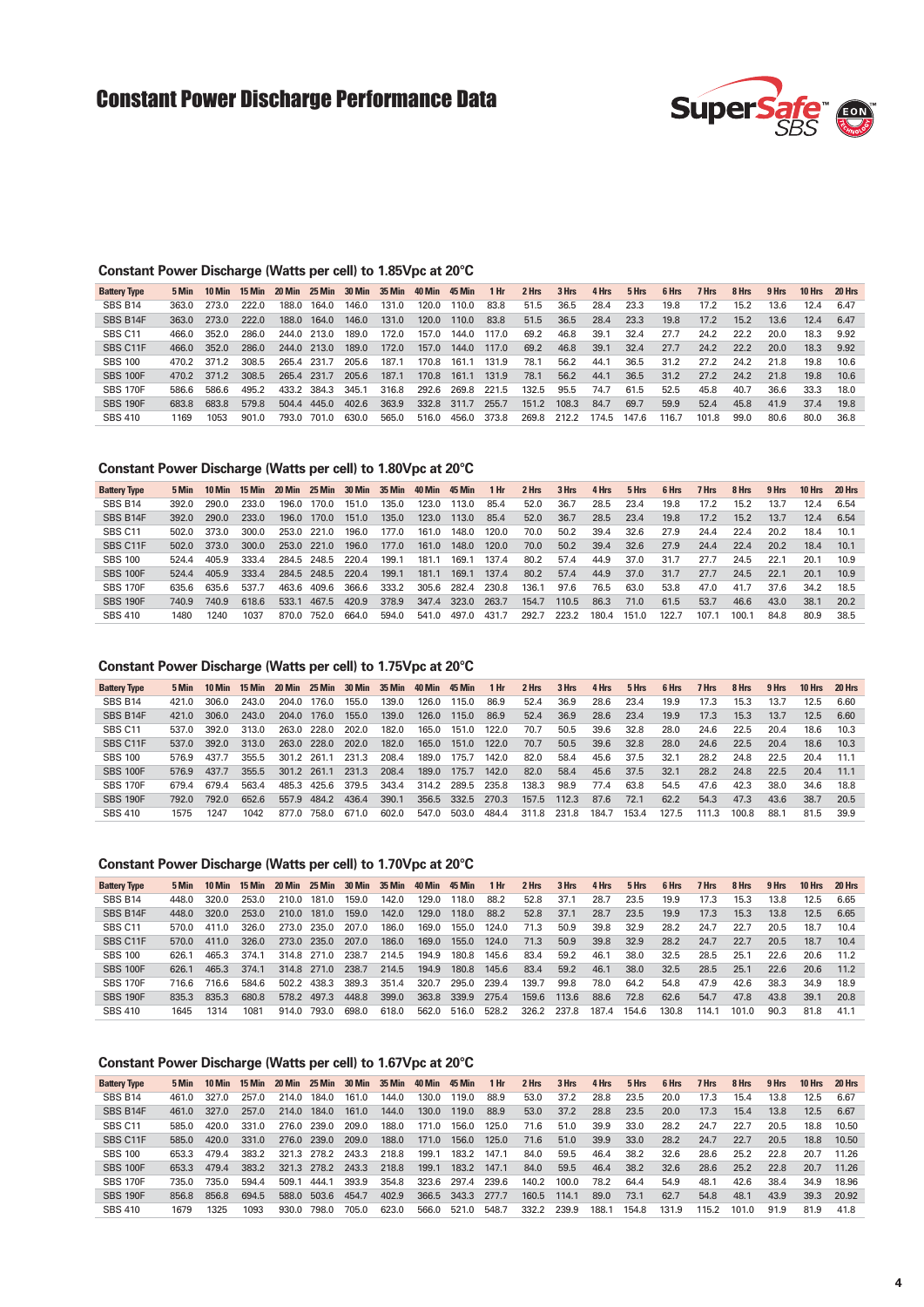

### **Constant Power Discharge (Watts per cell) to 1.65Vpc at 20°C**

| 5 Min |       | 15 Min | 20 Min |       | 30 Min                                                                     | 35 Min |       | <b>45 Min</b> | 1 Hr  | 2 Hrs | 3 Hrs | 4 Hrs | 5 Hrs | 6 Hrs | 7 Hrs | 8 Hrs | 9 Hrs | 10 Hrs | 20 Hrs |
|-------|-------|--------|--------|-------|----------------------------------------------------------------------------|--------|-------|---------------|-------|-------|-------|-------|-------|-------|-------|-------|-------|--------|--------|
| 473.0 | 333.0 | 261.0  | 216.0  | 185.0 | 162.0                                                                      | 145.0  | 131.0 | 120.0         | 89.4  | 53.2  | 37.3  | 28.8  | 23.6  | 20.0  | 17.4  | 15.4  | 13.8  | 12.5   | 6.69   |
| 473.0 | 333.0 | 261.0  | 216.0  | 185.0 | 162.0                                                                      | 145.0  | 131.0 | 120.0         | 89.4  | 53.2  | 37.3  | 28.8  | 23.6  | 20.0  | 17.4  | 15.4  | 13.8  | 12.5   | 6.69   |
| 601.0 | 428.0 | 337.0  |        |       | 212.0                                                                      | 190.0  | 172.0 | 157.0         | 126.0 | 71.9  | 51.1  | 40.0  | 33.0  | 28.3  | 24.8  | 22.8  | 20.5  | 18.8   | 10.5   |
| 601.0 | 428.0 | 337.0  |        |       | 212.0                                                                      | 190.0  | 172.0 | 157.0         | 126.0 | 71.9  | 51.1  | 40.0  | 33.0  | 28.3  | 24.8  | 22.8  | 20.5  | 18.8   | 10.5   |
| 670.2 | 4877  | 388.3  |        |       | 246.0                                                                      | 220.4  | 199.6 | 184.4         | 147.9 | 84.3  | 59.7  | 46.5  | 38.3  | 32.8  | 28.8  | 25.3  | 22.7  | 20.7   | 11.3   |
| 670.2 | 487.7 | 388.3  |        |       | 246.0                                                                      | 220.4  | 199.6 | 184.4         | 147.9 | 84.3  | 59.7  | 46.5  | 38.3  | 32.8  | 28.8  | 25.3  | 22.7  | 20.7   | 11.3   |
| 745.5 | 745.5 | 600 O  | 512.8  | 447.1 | 396.3                                                                      | 356.0  | 323.7 | 297.4         | 239.6 | 140.2 | 100.1 | 78.2  | 64.4  | 54.9  | 48.1  | 42.7  | 38.4  | 34.9   | 19.0   |
| 869.1 | 869.1 | 702.3  |        | 506.7 | 457.9                                                                      | 402.9  | 366.5 | 345.1         | 278.9 | 160.9 | 114.4 | 89.2  | 73.3  | 62.8  | 54.8  | 48.2  | 43.9  | 39.4   | 21.0   |
| 1745  | 1344  |        | 946.0  |       | 709.0                                                                      | 629.0  | 567.0 | 523.0         | 559.6 | 335.1 | 240.8 | 188.3 | 154.8 | 132.4 | 115.6 | 101.0 | 91.5  | 81.9   | 42.1   |
|       |       |        | 10 Min |       | 280.0 241.0<br>280.0 241.0<br>324.9 279.6<br>324.9 279.6<br>593.5<br>810.0 | 25 Min |       | 40 Min        |       |       |       |       |       |       |       |       |       |        |        |

## **Constant Power Discharge (Watts per cell) to 1.63Vpc at 20°C**

| <b>Battery Type</b> | 5 Min | 10 Min | 15 Min | 20 Min | <b>25 Min</b> | 30 Min | 35 Min | 40 Min | 45 Min | 1 Hr  | 2 Hrs | 3 Hrs | 4 Hrs | 5 Hrs | 6 Hrs | 7 Hrs | 8 Hrs | 9 Hrs | 10 Hrs | 20 Hrs |
|---------------------|-------|--------|--------|--------|---------------|--------|--------|--------|--------|-------|-------|-------|-------|-------|-------|-------|-------|-------|--------|--------|
| <b>SBS B14</b>      | 478.0 | 336.0  | 263.0  | 218.0  | 187.0         | 163.0  | 146.0  | 132.0  | 120.0  | 89.7  | 53.3  | 37.3  | 28.9  | 23.6  | 20.0  | 17.4  | 15.4  | 13.8  | 12.5   | 6.69   |
| SBS B14F            | 478.0 | 336.0  | 263.0  | 218.0  | 187.0         | 163.0  | 146.0  | 132.0  | 120.0  | 89.7  | 53.3  | 37.3  | 28.9  | 23.6  | 20.0  | 17.4  | 15.4  | 13.8  | 12.5   | 6.69   |
| <b>SBS C11</b>      | 607.0 | 432.0  | 339.0  | 282.0  | 243.0         | 213.0  | 191.0  | 173.0  | 158.0  | 126.0 | 72.0  | 51.2  | 40.0  | 33.0  | 28.3  | 24.8  | 22.8  | 20.6  | 18.8   | 10.50  |
| SBS C11F            | 607.0 | 432.0  | 339.0  | 282.0  | 243.0         | 213.0  | 191.0  | 173.0  | 158.0  | 126.0 | 72.0  | 51.2  | 40.0  | 33.0  | 28.3  | 24.8  | 22.8  | 20.6  | 18.8   | 10.50  |
| <b>SBS 100</b>      | 6861  | 495.0  | 392.6  | 327.8  | 282.5         | 247.6  | 222.0  | 201.1  | 185.3  | 148.6 | 84.6  | 59.9  | 46.7  | 38.4  | 32.9  | 28.8  | 25.3  | 22.9  | 20.8   | 11.31  |
| <b>SBS 100F</b>     | 686.1 | 495.0  | 392.6  |        | 327.8 282.5   | 247.6  | 222.0  | 201.1  | 185.3  | 148.6 | 84.6  | 59.9  | 46.7  | 38.4  | 32.9  | 28.8  | 25.3  | 22.9  | 20.8   | 11.31  |
| <b>SBS 170F</b>     | 754.6 | 754.6  | 604.1  | 514.0  | 447.8         | 396.6  | 356.0  | 323.7  | 297.4  | 239.6 | 140.2 | 100.1 | 78.2  | 64.4  | 54.9  | 48.1  | 42.7  | 38.4  | 35.0   | 19.01  |
| <b>SBS 190F</b>     | 879.6 | 879.6  | 708.9  | 598.0  | 507.5         | 460.5  | 402.9  | 366.5  | 346.6  | 279.8 | 161.2 | 114.6 | 89.3  | 73.4  | 62.9  | 54.9  | 48.2  | 44.0  | 39.4   | 21.02  |
| <b>SBS 410</b>      | 1753  | 1352   | 1116   |        | 951.0 817.0   | 714.0  | 634.0  | 572.0  | 527.0  | 568.1 | 337.0 | 241.1 | 188.3 | 154.8 | 132.6 | 115.7 | 101.0 | 91.6  | 81.9   | 42.5   |

### **Constant Power Discharge (Watts per cell) to 1.60Vpc at 20°C**

| <b>Battery Type</b> | 5 Min | 10 Min | 15 Min | 20 Min      |             | 25 Min 30 Min 35 Min |       | 40 Min | 45 Min | 1 Hr  | 2 Hrs | 3 Hrs | 4 Hrs | 5 Hrs | 6 Hrs | 7 Hrs | 8 Hrs | 9 Hrs | 10 Hrs | 20 Hrs |
|---------------------|-------|--------|--------|-------------|-------------|----------------------|-------|--------|--------|-------|-------|-------|-------|-------|-------|-------|-------|-------|--------|--------|
| <b>SBS B14</b>      | 495.0 | 344.0  | 268.0  | 221.0       | 189.0       | 165.0                | 147.0 | 133.0  | 121.0  | 90.2  | 53.5  | 37.5  | 28.9  | 23.7  | 20.0  | 17.4  | 15.4  | 13.9  | 12.6   | 6.72   |
| SBS B14F            | 495.0 | 344.0  | 268.0  | 221.0       | 189.0       | 165.0                | 147.0 | 133.0  | 121.0  | 90.2  | 53.5  | 37.5  | 28.9  | 23.7  | 20.0  | 17.4  | 15.4  | 13.9  | 12.6   | 6.72   |
| SBS <sub>C11</sub>  | 627.0 | 442.0  | 346.0  | 286.0       | 246.0       | 215.0                | 193.0 | 175.0  | 159.0  | 127.0 | 72.3  | 51.3  | 40.1  | 33.1  | 28.3  | 24.8  | 22.8  | 20.6  | 18.9   | 10.60  |
| SBS C11F            | 627.0 | 442.0  | 346.0  |             | 286.0 246.0 | 215.0                | 193.0 | 175.0  | 159.0  | 127.0 | 72.3  | 51.3  | 40.1  | 33.1  | 28.3  | 24.8  | 22.8  | 20.6  | 18.9   | 10.60  |
| <b>SBS 100</b>      | 707.8 | 504.0  | 397.6  | 331.0 284.7 |             | 248.8                | 223.4 | 202.5  | 186.2  | 149.1 | 84.8  | 60.1  | 46.8  | 38.5  | 32.9  | 28.9  | 25.4  | 23.0  | 20.9   | 11.33  |
| <b>SBS 100F</b>     | 7078  | 504.0  | 397.6  | 331.0       | 284.7       | 248.8                | 223.4 | 202.5  | 186.2  | 149.1 | 84.8  | 60.1  | 46.8  | 38.5  | 32.9  | 28.9  | 25.4  | 23.0  | 20.9   | 11.33  |
| <b>SBS 170F</b>     | 765.3 | 765.3  | 6054   | 514.0       | 447.8       | 396.6                | 356.0 | 323.7  | 297.4  | 239.6 | 140.2 | 100.1 | 78.2  | 64.4  | 54.9  | 48.1  | 42.7  | 38.5  | 35.0   | 19.02  |
| <b>SBS 190F</b>     | 892.1 | 8921   | 716.4  | 603.2       | 507.5       | 463.3                | 402.9 | 366.5  | 348.1  | 280.7 | 161.5 | 114.7 | 89.4  | 73.5  | 62.9  | 54.9  | 48.3  | 44.0  | 39.5   | 21.07  |
| <b>SBS 410</b>      | 1790  | 1370   | 1129   | 953.0       | 821.0       | 717.0                | 647.0 | 580.0  | 527.0  | 576.2 | 338.1 | 241.1 | 188.3 | 154.8 | 132.6 | 115.7 | 101.0 | 91.6  | 81.9   | 42.9   |

### **Constant Power Discharge (Watts per cell) to 1.50Vpc at 20°C**

| 5 Min |       |       | 20 Min           |       |                                                                            |               |       | 45 Min        | 1 Hr  | 2 Hrs | 3 Hrs | 4 Hrs | 5 Hrs | 6 Hrs | 7 Hrs | 8 Hrs | 9 Hrs | 10 Hrs | 20 Hrs |
|-------|-------|-------|------------------|-------|----------------------------------------------------------------------------|---------------|-------|---------------|-------|-------|-------|-------|-------|-------|-------|-------|-------|--------|--------|
| 524.0 | 355.0 | 274.0 | 225.0            | 192.0 | 167.0                                                                      | 149.0         | 134.0 | 122.0         | 91.8  | 54.0  | 37.8  | 29.2  | 23.9  | 20.2  | 17.6  | 15.5  | 14.0  | 12.7   | 6.74   |
| 524.0 | 355.0 | 274.0 | 225.0            | 192.0 | 167.0                                                                      | 149.0         | 134.0 | 122.0         | 91.8  | 54.0  | 37.8  | 29.2  | 23.9  | 20.2  | 17.6  | 15.5  | 14.0  | 12.7   | 6.74   |
| 665.0 | 460.0 | 357.0 |                  |       | 220.0                                                                      | 193.0         | 175.0 | 162.0         | 129.0 | 72.7  | 51.5  | 40.2  | 33.2  | 28.3  | 24.8  | 22.8  | 20.6  | 18.9   | 10.6   |
| 665.0 | 460.0 | 357.0 |                  |       | 220.0                                                                      | 193.0         | 175.0 | 162.0         | 129.0 | 72.7  | 51.5  | 40.2  | 33.2  | 28.3  | 24.8  | 22.8  | 20.6  | 18.9   | 10.6   |
| 757.6 | 515.9 | 401.8 |                  |       | 247.6                                                                      | 217.2         | 196.9 | 186.2         | 147.8 | 84.9  | 60.2  | 47.0  | 38.7  | 33.0  | 28.9  | 25.6  | 23.1  | 210    | 11.3   |
| 757.6 | 515.9 | 401.8 |                  |       | 247.6                                                                      | 217.2         | 196.9 | 186.2         | 147.8 | 84.9  | 60.2  | 47.0  | 38.7  | 33.0  | 28.9  | 25.6  | 23.1  | 21.0   | 11.3   |
| 775.0 | 775.0 | 6054  | 514.0            |       | 396.6                                                                      | 356.0         | 323.7 | 297.4         | 239.6 | 140.2 | 100.1 | 78.2  | 64.4  | 54.9  | 48.1  | 42.7  | 38.5  | 35.0   | 19.0   |
| 9025  | 9025  | 720.9 | 605.0            | 507.5 | 463.3                                                                      | 402.9         | 366.5 | 348.1         | 280.7 | 161.5 | 114.7 | 89.4  | 73.5  | 62.9  | 54.9  | 48.3  | 44.0  | 39.5   | 21.1   |
| 1846  | 1392  | 1129  | 956.0            |       | 721.0                                                                      | 651.0         | 583.0 | 532.0         | 576.4 | 338.1 | 241.1 | 188.3 | 154.8 | 132.6 | 115.7 | 101.0 | 91.6  | 81.9   | 43.7   |
|       |       |       | 15 Min<br>10 Min |       | 294.0 246.0<br>294.0 246.0<br>330.8 276.8<br>330.8 276.8<br>447.8<br>826.0 | 25 Min 30 Min |       | 35 Min 40 Min |       |       |       |       |       |       |       |       |       |        |        |